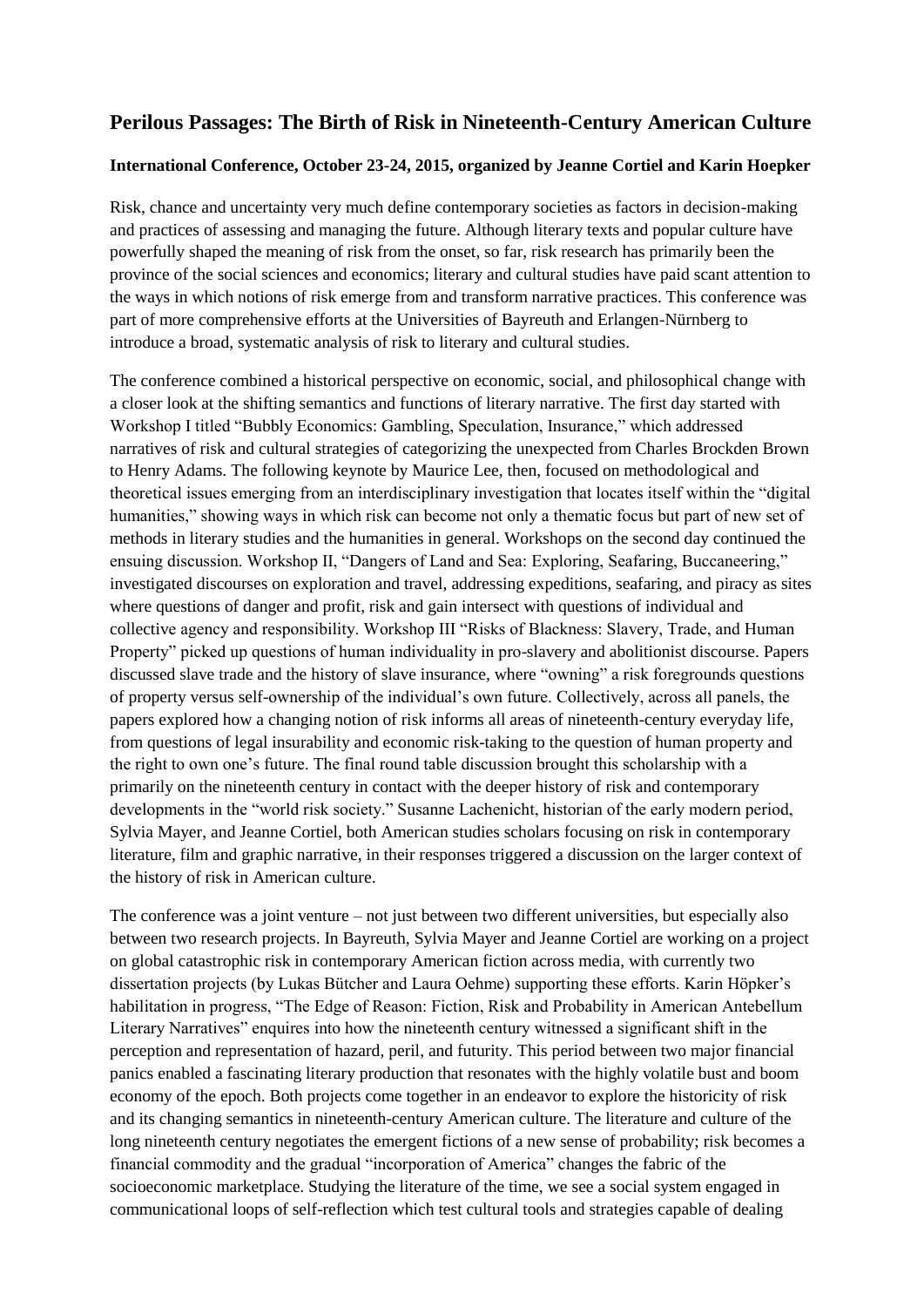with new sense of contingency and complex futurity. Narrative form, and the novel in particular becomes the imaginative mode which most clearly addresses a demand for re-negotiating and understanding of temporality; and novelistic writing provides imaginative spaces which serve as virtual models to explore connection between present events and future consequences, the probable and the improbable. Our joint project focusses on the moment – a moment of passage, if you will – when forms of narration, detached from literature's earlier prophetic function, becomes a privileged and particularly fascinating means of imagining and addressing individual and collective futures. We feel very fortunate that we were able to bring together a group of people, cultural historians and literary studies scholars, who are doing exciting work on this emerging field of nineteenth-century studies. Although we had to change the program due to a number of regrettable but unavoidable cancellations, we were able to maintain the original layout and direction of the conference and all involved enjoyed the quality of the research presented and the high level of interaction the compact format of the conference enabled.

We are grateful to the individuals and institutions who, through their generosity, made the conference possible: the Bavarian American Academy, the German American Studies Association DGfA, and the American Consulate. We'd like to thank the University of Bamberg and Prof. Christine Gerhardt for their support, Bayreuth University, who contributed resources from the Emerging Field Cultural Encounters, The Bayreuth Institute of American Studies, and University of Erlangen-Nürnberg, which supported us with funding from our partners ELINAS, the Erlangen Center for Literature and the Natural Sciences. We also received generous support from James Dorson's Fictions of Management-Project at the John F. Kennedy-Institute in Berlin.

## **Day 1 – Friday, 23rd Oct. 2015:**

| $1:30$ p.m.      | <b>Welcome &amp; Introduction</b>                                                                                                        |
|------------------|------------------------------------------------------------------------------------------------------------------------------------------|
| $2:00-4:00$ p.m. | <b>Workshop I - Bubbly Economics: Gambling,</b><br><b>Speculation, Insurance</b>                                                         |
|                  | Chair: Sylvia Mayer (University of Bayreuth)                                                                                             |
|                  | <b>Johannes Voelz</b> (University of Frankfurt): "Charles<br>Brockden Brown's Ars Conjectandi"                                           |
|                  | <b>Dennis Mischke</b> (University of Stuttgart):<br>"Insurance, Risk, Slavery: The Financialized Atlantic<br>and Negative Cosmopolitics" |
|                  | <b>Jason Puskar</b> (UW Milwaukee): "Hazardous<br>Individualism: Risk and Race in the Nineteenth<br>Century"                             |
| $5:00-6:30$ p.m. | <b>Keynote – Maurice Lee</b> (Boston University):<br>"Risking the Humanities"                                                            |
|                  | Chair: <b>Antje Kley</b> (University of Erlangen-<br>Nuremberg)                                                                          |